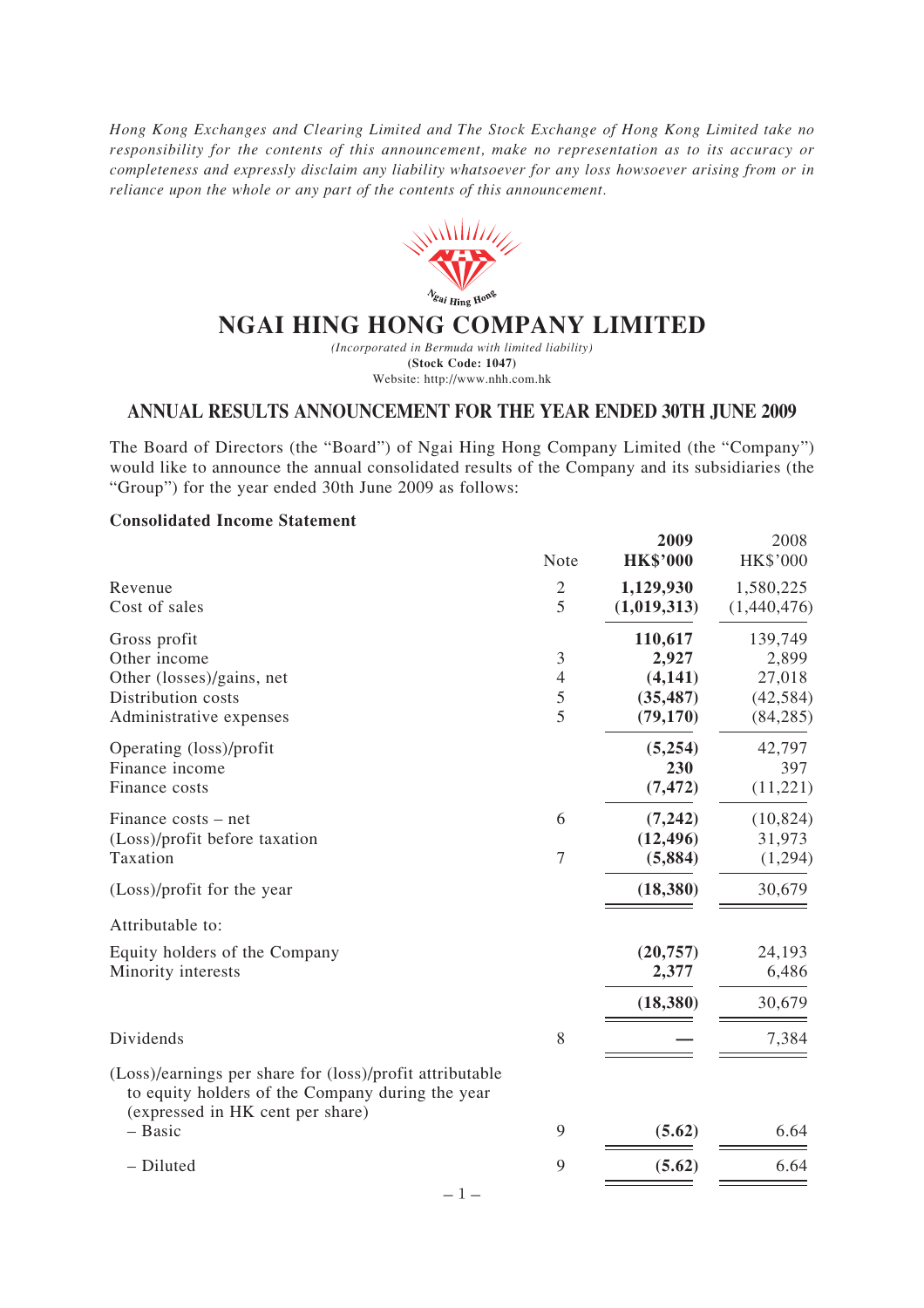# **Consolidated Balance Sheet**

|                                             |      | 2009            | 2008     |
|---------------------------------------------|------|-----------------|----------|
|                                             | Note | <b>HK\$'000</b> | HK\$'000 |
| <b>ASSETS</b>                               |      |                 |          |
| Non-current assets                          |      |                 |          |
| Property, plant and equipment               |      | 97,991          | 106,700  |
| Leasehold land and land use rights          |      | 15,998          | 16,446   |
| Investment properties                       |      | 25,430          | 24,720   |
| Intangible assets                           |      | 2,400           | 3,200    |
| Available-for-sale financial assets         |      | 850             | 2,000    |
| Deposits for acquisition of properties      |      | 11,025          | 8,125    |
| Deferred tax assets                         |      | 8,386           | 5,618    |
|                                             |      | 162,080         | 166,809  |
| Current assets                              |      |                 |          |
| Inventories                                 |      | 156,605         | 204,362  |
| Trade and bills receivables                 | 10   | 170,469         | 293,799  |
| Other receivables, prepayments and deposits |      | 9,034           | 16,429   |
| Tax recoverable                             |      | 2,338           | 2,876    |
| Derivative financial instruments            |      | 862             | 1,274    |
| Cash and cash equivalents                   |      | 90,652          | 78,882   |
|                                             |      | 429,960         | 597,622  |
| Total assets                                |      | 592,040         | 764,431  |
| <b>EQUITY</b>                               |      |                 |          |
| Capital and reserves attributable to the    |      |                 |          |
| Company's equity holders                    |      |                 |          |
| Share capital                               |      | 36,920          | 36,920   |
| Share premium                               |      | 62,466          | 62,466   |
| Other reserves                              |      | 45,260          | 51,024   |
| Retained earnings                           |      | 232,229         | 250,297  |
|                                             |      | 376,875         | 400,707  |
| Minority interests                          |      | 19,348          | 17,397   |
| Total equity                                |      | 396,223         | 418,104  |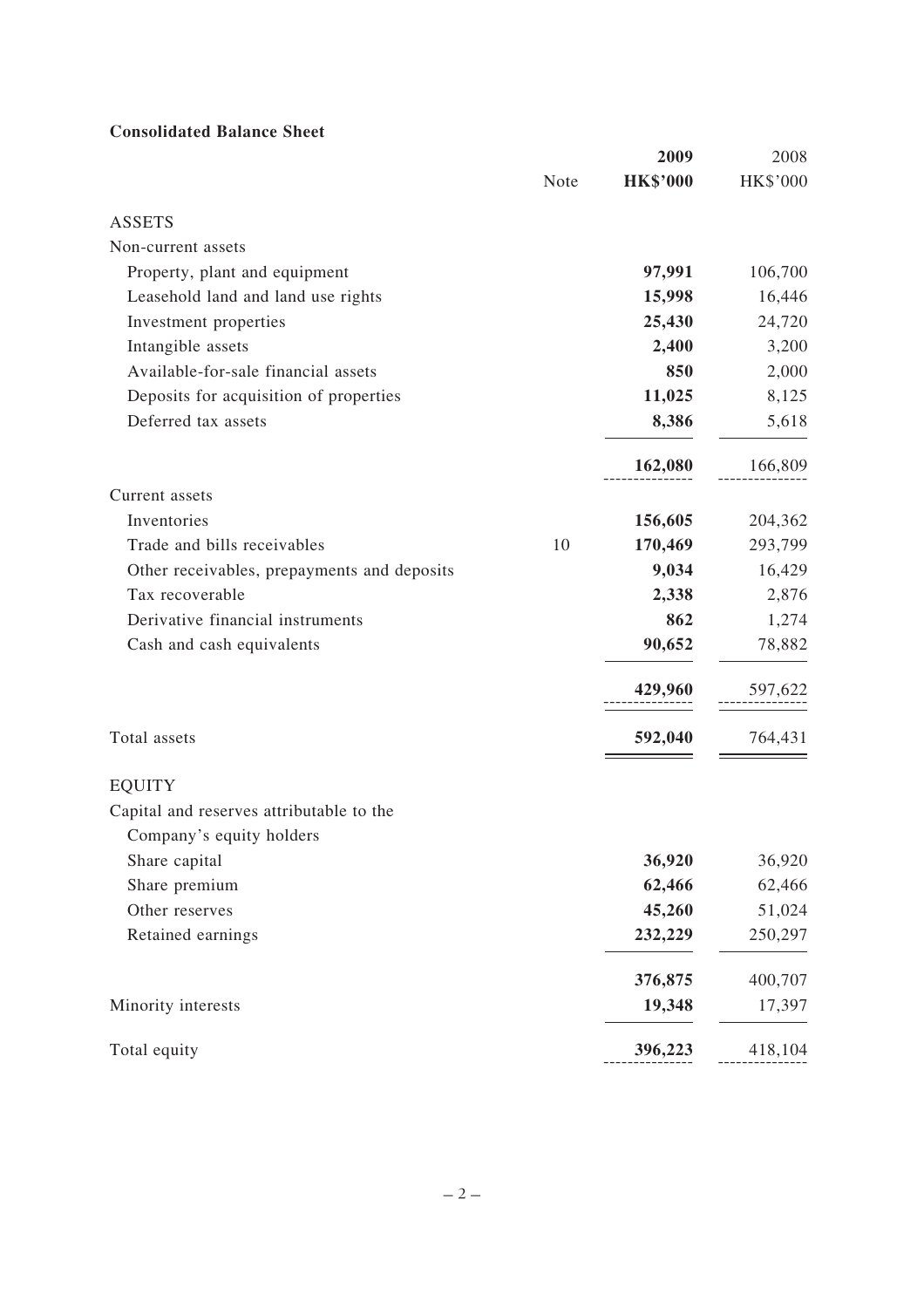|                                         |      | 2009            | 2008     |
|-----------------------------------------|------|-----------------|----------|
|                                         | Note | <b>HK\$'000</b> | HK\$'000 |
| <b>LIABILITIES</b>                      |      |                 |          |
| Non-current liabilities                 |      |                 |          |
| Long-term bank loans                    |      |                 | 6,523    |
| Obligations under finance leases        |      | 693             | 2,743    |
| Deferred tax liabilities                |      | 4,155           | 2,680    |
|                                         |      | 4,848           | 11,946   |
| <b>Current liabilities</b>              |      |                 |          |
| Trade payables                          | 11   | 63,962          | 104,207  |
| Other payables, accruals and            |      |                 |          |
| deposits received                       |      | 15,660          | 22,050   |
| Current portion of long-term bank loans |      |                 | 2,000    |
| Obligations under finance leases -      |      |                 |          |
| current portion                         |      | 2,047           | 2,764    |
| Short-term borrowings                   |      | 98,971          | 199,956  |
| Derivative financial instruments        |      | 4,742           | 352      |
| Tax payable                             |      | 5,587           | 3,052    |
|                                         |      | 190,969         | 334,381  |
| <b>Total liabilities</b>                |      | 195,817         | 346,327  |
| Total equity and liabilities            |      | 592,040         | 764,431  |
| Net current assets                      |      | 238,991         | 263,241  |
| Total assets less current liabilities   |      | 401,071         | 430,050  |
|                                         |      |                 |          |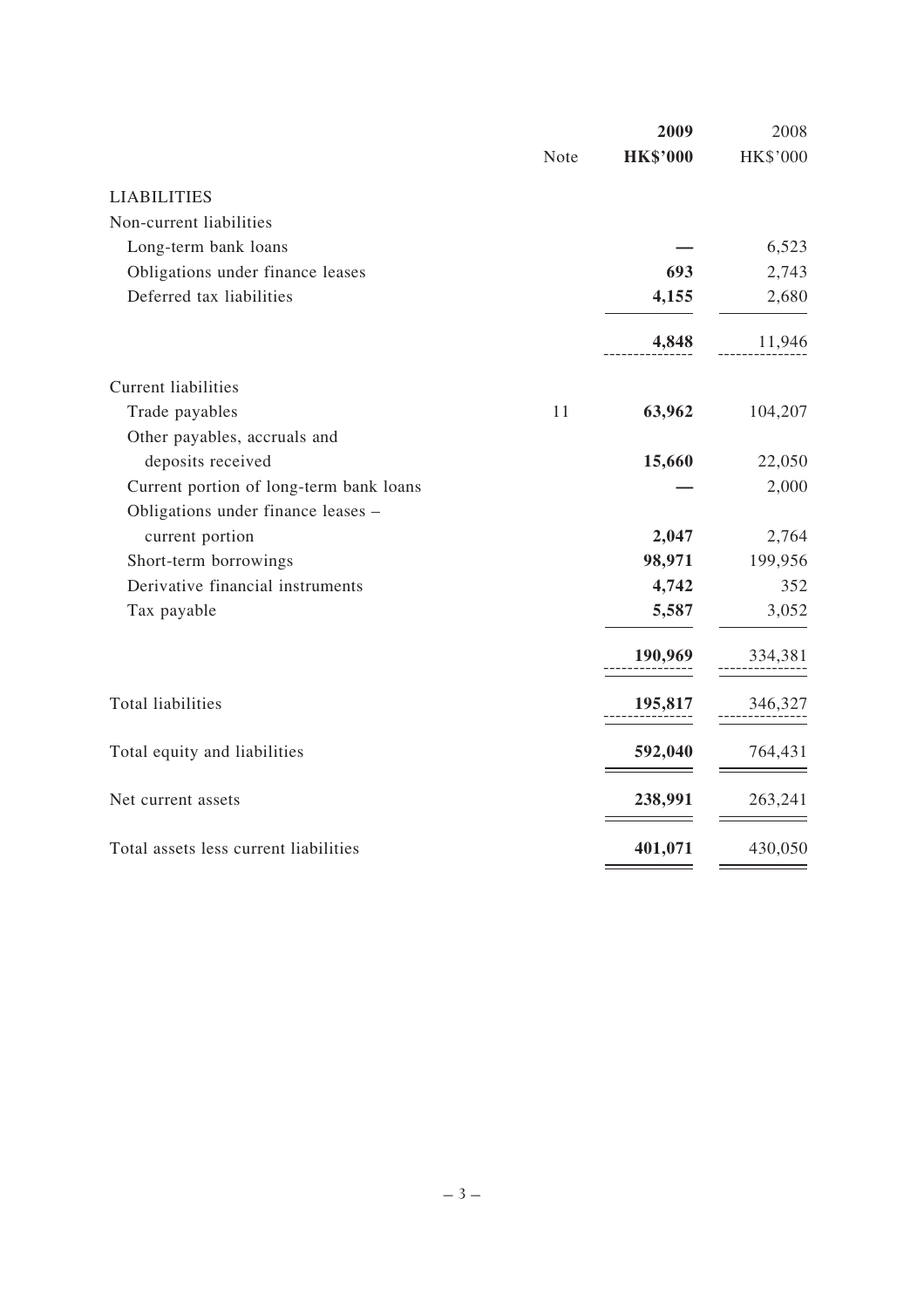*Notes:*

## 1. **Basis of preparation**

The consolidated financial statements of the Company have been prepared in accordance with Hong Kong Financial Reporting Standards ("HKFRS"). The consolidated financial statements have been prepared under the historical cost convention, as modified by the revaluation of investment properties, available-for-sale financial assets, financial assets and financial liabilities (including derivative instruments) at fair value through profit or loss, which are carried at fair value.

The preparation of financial statements in conformity with HKFRS requires the use of certain critical accounting estimates. It also requires management to exercise its judgment in the process of applying the Group's accounting policies.

The following amendments and interpretations to existing standards are mandatory for the financial year ended 30th June 2009:

| Hong Kong Accounting Standard<br>("HKAS") 39 and HKFRS $7$<br>(Amendments)                                                  | <b>Reclassification of Financial Assets</b>                        |
|-----------------------------------------------------------------------------------------------------------------------------|--------------------------------------------------------------------|
| Hong Kong International Financial<br>Reporting Interpretations<br>Committee ("HK(IFRIC)")-Int 9<br>and HKAS 39 (Amendments) | <b>Embedded Derivatives</b>                                        |
| HK(IFRIC)-Int 12                                                                                                            | <b>Service Concession Arrangements</b>                             |
| HK(IFRIC)-Int 13                                                                                                            | <b>Customer Loyalty Programmes</b>                                 |
| HK(IFRIC)-Int 14                                                                                                            | HKAS 19 – The Limit on a Defined Benefit Asset,<br>Minimum Funding |

The adoption of these amendments and interpretations to existing standards did not have a significant financial impact on the results and financial position of the Group.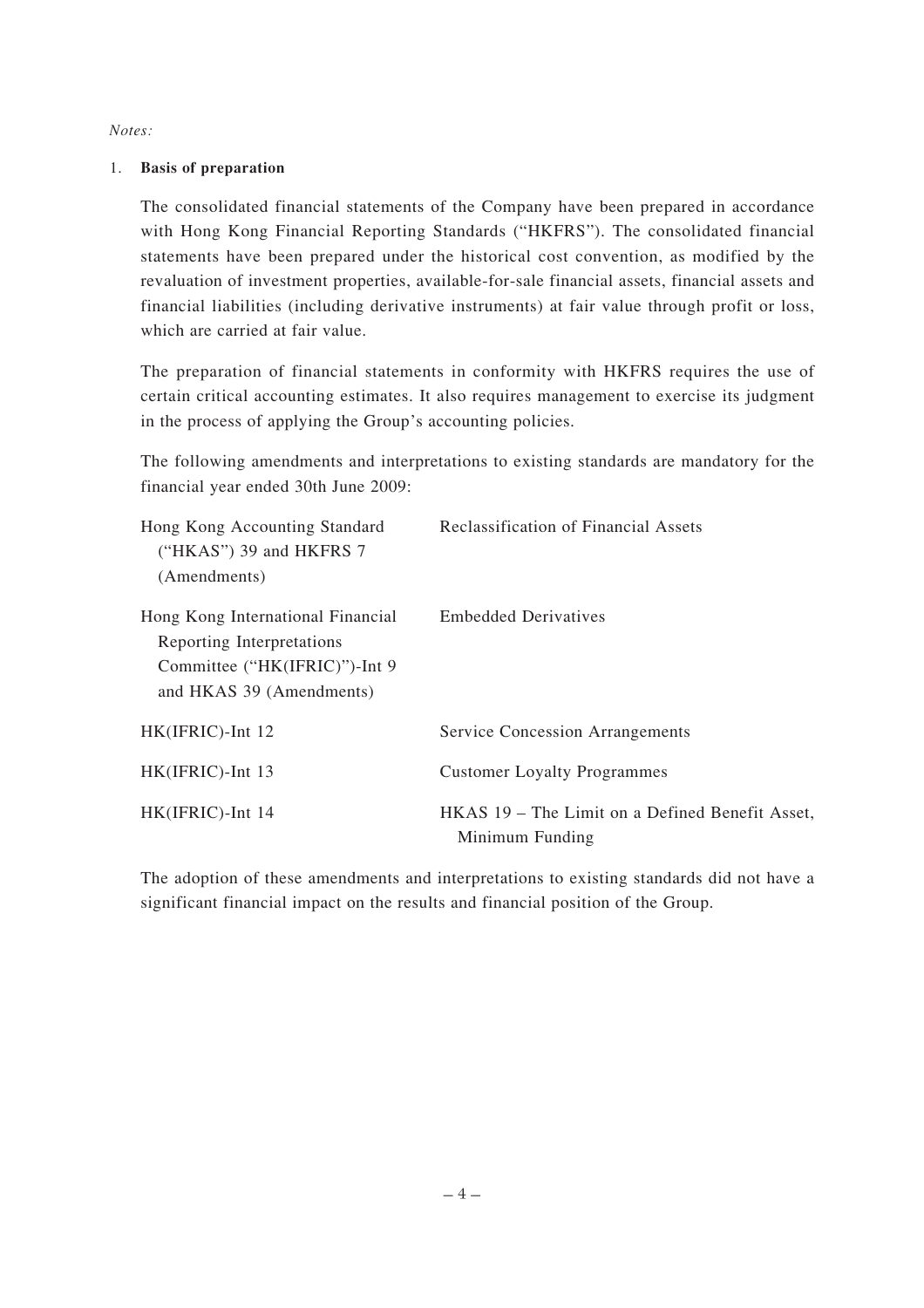The following new standard, amendments to standards and interpretations have been issued but are not effective and have not been early adopted.

| HKFRSs (Amendment)  | Improvements to HKFRS 2008#                                 |
|---------------------|-------------------------------------------------------------|
| HKFRSs (Amendment)  | Improvements to HKFRS 2009 <sup>3</sup>                     |
| HKAS 1 (Revised)    | Presentation of Financial Statements <sup>1</sup>           |
| HKAS 23 (Revised)   | Borrowing Costs <sup>1</sup>                                |
| HKAS 27 (Revised)   | Consolidated and Separate Financial Statements <sup>1</sup> |
| HKAS 32 and         | Puttable Financial Instruments and Obligations              |
| HKAS 1 (Amendments) | Arising on Liquidation <sup>1</sup>                         |
| HKAS 39 (Amendment) | Eligible Hedged Items <sup>1</sup>                          |
| HKFRS 1 (Revised)   | First-time Adoption of HKFRS <sup>1</sup>                   |
| HKFRS 1 and HKAS 27 | Cost of Investments in a Subsidiary, Jointly                |
| (Amendments)        | Controlled Entities or Associates <sup>1</sup>              |
| HKFRS 2 (Amendment) | Share-based Payment Vesting Conditions and                  |
|                     | Cancellations <sup>1</sup>                                  |
| HKFRS 3 (Revised)   | Business Combinations <sup>1</sup>                          |
| HKFRS 7 (Amendment) | Financial Instruments: Disclosures - Improving              |
|                     | Disclosures about Financial Instruments <sup>1</sup>        |
| <b>HKFRS 8</b>      | Operating Segments <sup>1</sup>                             |
| HK(IFRIC)-Int 15    | Agreements for the Construction of Real Estate <sup>1</sup> |
| HK(IFRIC)-Int 16    | Hedges of a Net Investment in a Foreign                     |
|                     | Operation <sup>1</sup>                                      |
| HK(IFRIC)-Int 17    | Distributions of Non-cash Assets to Owners <sup>1</sup>     |
| HK(IFRIC)-Int 18    | Transfers of Assets from Customers <sup>2</sup>             |

- # Effective for the Group for annual period beginning on 1st July 2009 except for the amendment to HKFRS 5, "Non-current assets held for sale and discontinued operations" which is effective for the Group for annual periods beginning on 1st July 2010.
- <sup>1</sup> Effective for the Group for annual period beginning on 1st July 2009
- <sup>2</sup> Effective for transfer of assets from customers received on or after 1st July 2009
- <sup>3</sup> Effective for the Group for annual period beginning on 1st July 2010 except for the amendments to HKFRS 2, HKAS 38, HK(IFRIC)-Int 9 and HK(IFRIC)-Int 16 which are effective for the Group for annual periods beginning on 1st July 2009

The effect that the adoption of HKFRS 3 (Revised), HKAS 27 (Revised) and HK(IFRIC)- Int 17 will have on the results and financial position of the Group will depend on the incidence and timing of business combinations occurring on or after 1st July 2009. The Directors anticipate that the adoption of other new standards, amendments to standards and interpretations will not result in a significant impact on the results and financial position of the Group.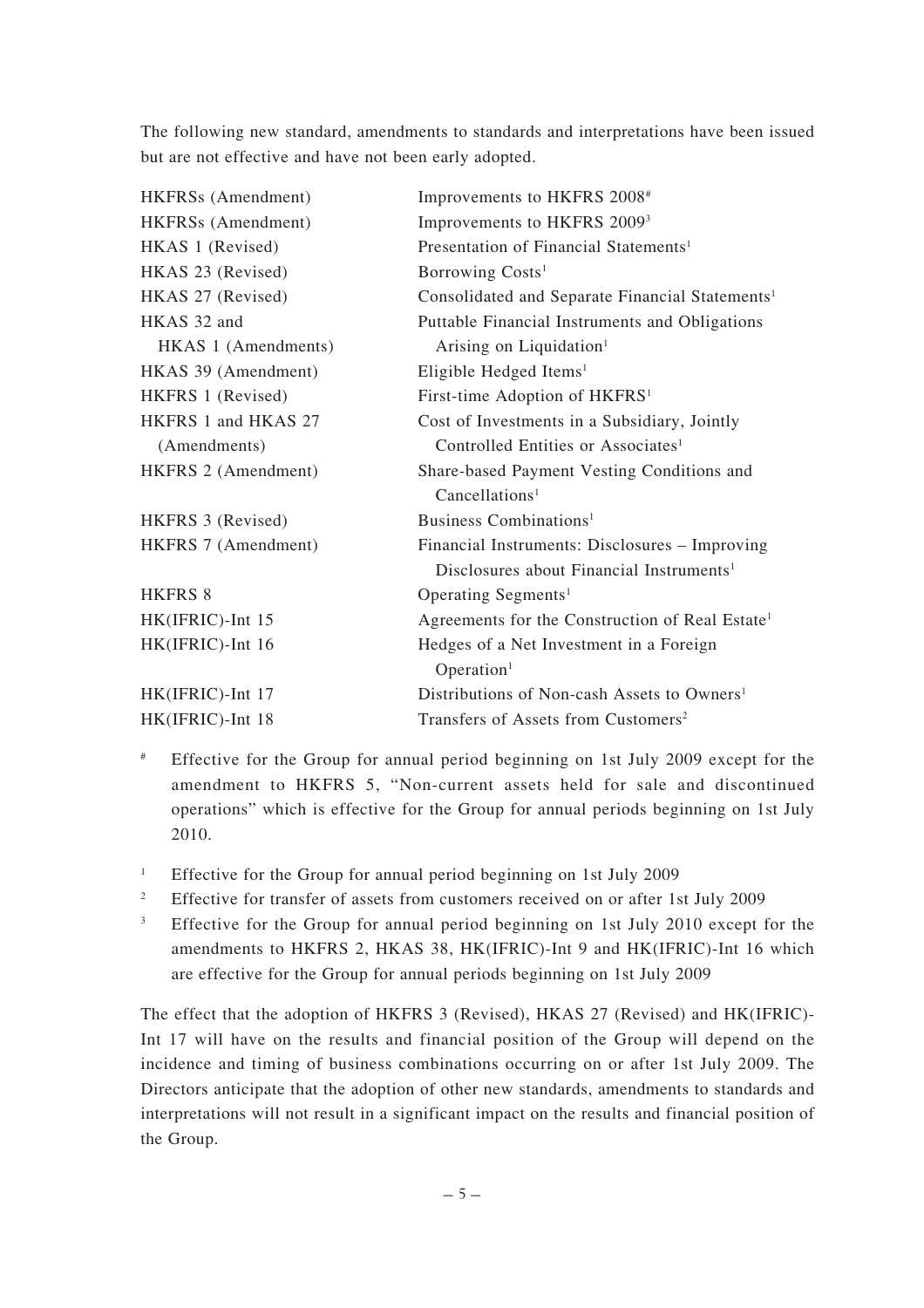#### 2. **Revenue and segment information**

The principal activity of the Company is investment holdings; its subsidiaries are principally engaged in the manufacturing and trading of plastic materials, pigments, colorants, compounded plastic resins and engineering plastic products. Revenue recognised for the year is as follows:

|               |                 | Group     |  |
|---------------|-----------------|-----------|--|
|               | 2009            | 2008      |  |
|               | <b>HK\$'000</b> | HK\$'000  |  |
| Turnover      |                 |           |  |
| Sale of goods | 1,129,930       | 1,580,225 |  |

An analysis of the Group's turnover and results for the year ended 30th June 2009 by geographical segment is as follows:

|                             | 2009<br>The People's<br><b>Republic of</b><br>China ("PRC")<br>excluding |                                     |                          |
|-----------------------------|--------------------------------------------------------------------------|-------------------------------------|--------------------------|
|                             | <b>Hong Kong</b><br><b>HK\$'000</b>                                      | <b>Hong Kong</b><br><b>HK\$'000</b> | Group<br><b>HK\$'000</b> |
| Turnover                    |                                                                          |                                     |                          |
| - Gross segment             | 872,645                                                                  | 373,805                             | 1,246,450                |
| - Inter-segment             | (89, 898)                                                                | (26, 622)                           | (116, 520)               |
|                             | 782,747                                                                  | 347,183                             | 1,129,930                |
| Segment results             | (16, 554)                                                                | 15,372                              | (1, 182)                 |
| Unallocated costs           |                                                                          |                                     | (4,072)                  |
| Finance income              |                                                                          |                                     | 230                      |
| Finance costs               |                                                                          |                                     | (7, 472)                 |
| Loss before taxation        |                                                                          |                                     | (12, 496)                |
| Taxation                    |                                                                          |                                     | (5,884)                  |
| Loss for the year           |                                                                          |                                     | (18, 380)                |
| Minority interests          |                                                                          |                                     | (2,377)                  |
| Loss attributable to equity |                                                                          |                                     |                          |
| holders of the Company      |                                                                          |                                     | (20, 757)                |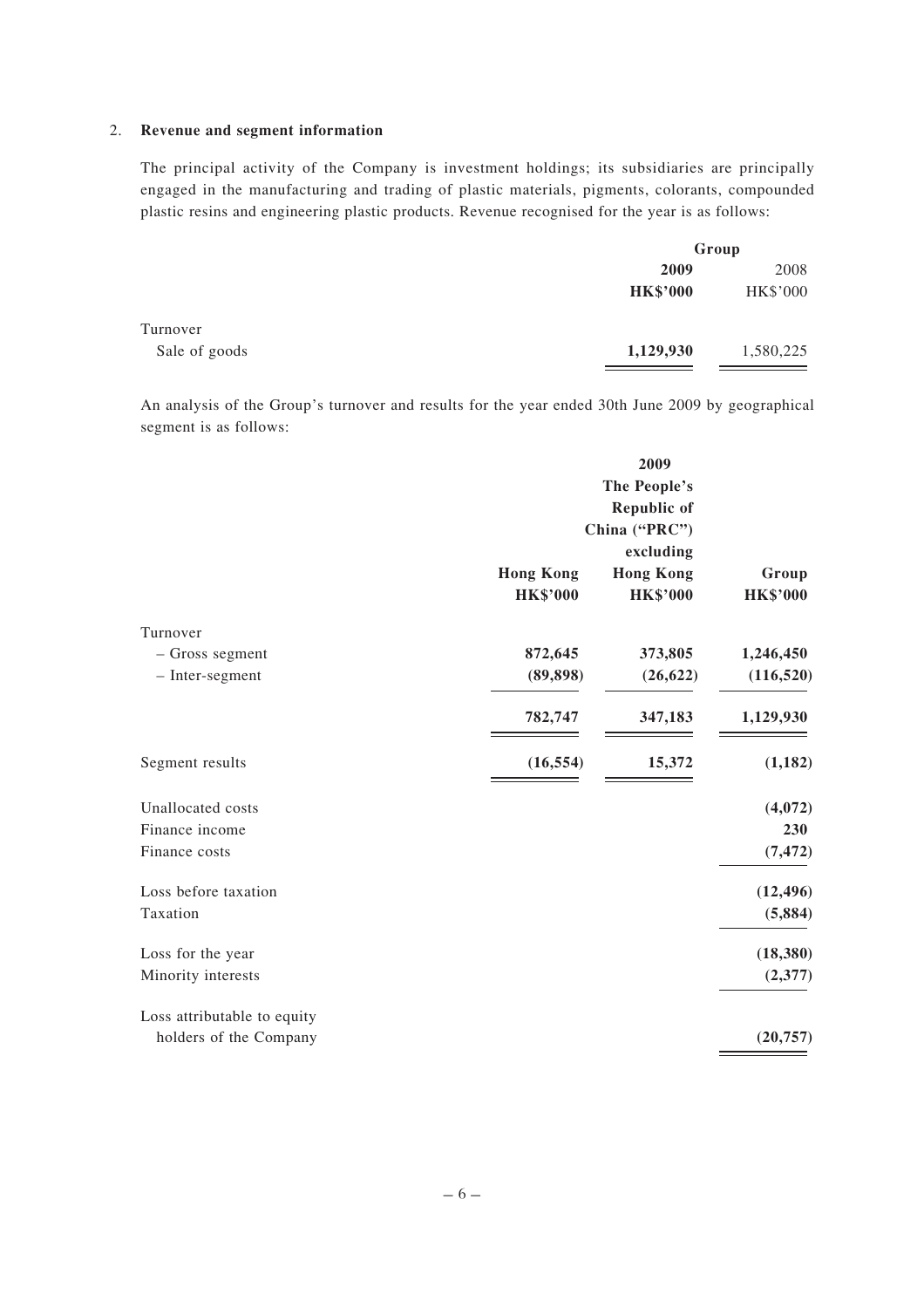The segment assets and liabilities at 30th June 2009 and other segment information for the year ended are as follows:

|                  | 2009             |                 |
|------------------|------------------|-----------------|
|                  | <b>The PRC</b>   |                 |
|                  | excluding        |                 |
| <b>Hong Kong</b> | <b>Hong Kong</b> | Group           |
| <b>HK\$'000</b>  | <b>HK\$'000</b>  | <b>HK\$'000</b> |
| 296,632          | 283,834          | 580,466         |
|                  |                  | 11,574          |
|                  |                  | 592,040         |
| 59,570           | 24,258           | 83,828          |
|                  |                  | 101,711         |
|                  |                  | 10,278          |
|                  |                  | 195,817         |
|                  |                  |                 |
| 3,047            | 1,542            | 4,589           |
| 5,308            | 7,820            | 13,128          |
| 262              | 186              | 448             |
| 800              |                  | 800             |
| 874              |                  | 874             |
| 1,435            | 1,601            | 3,036           |
| 419              |                  | 419             |
| 4,802            |                  | 4,802           |
|                  |                  |                 |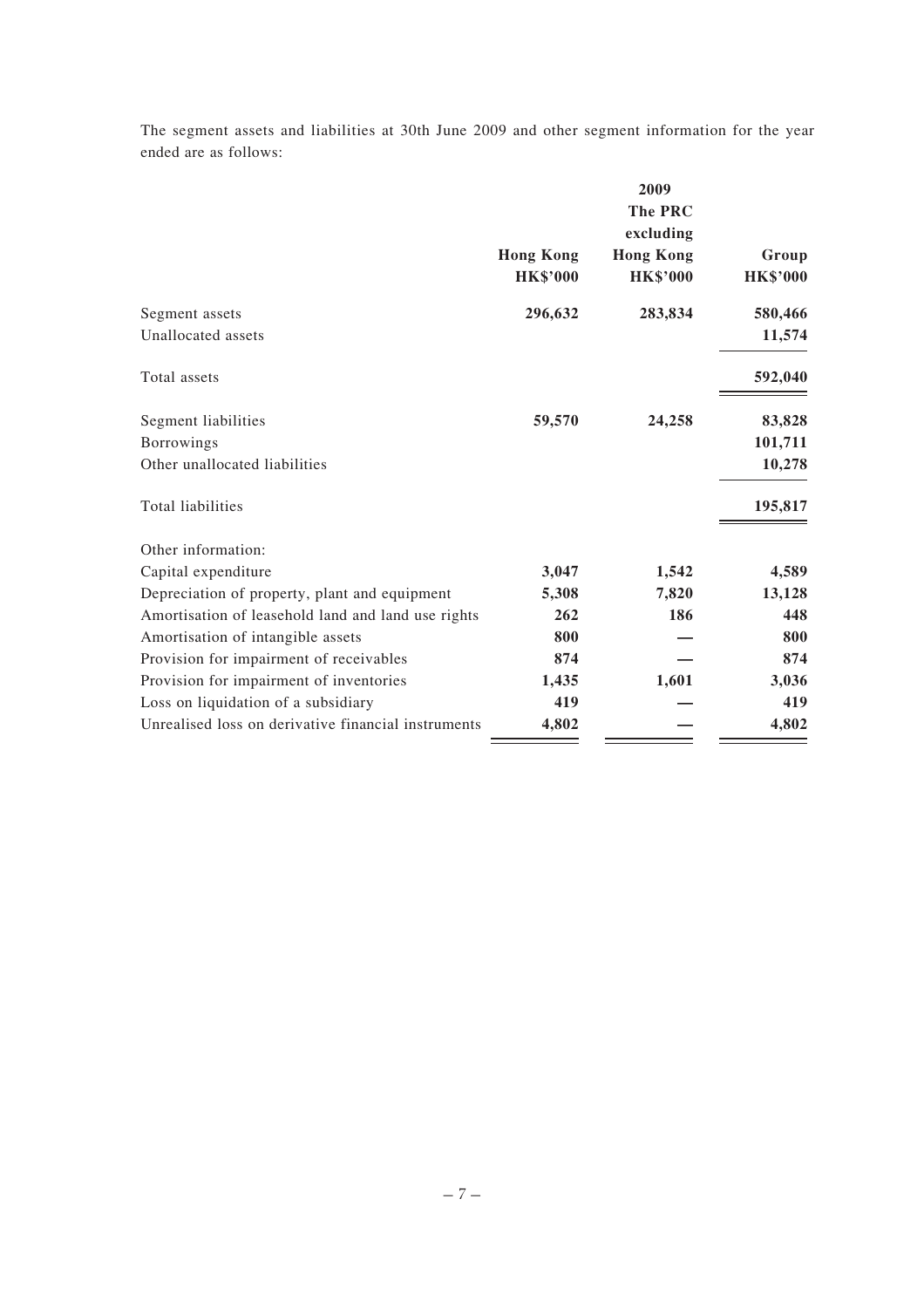An analysis of the Group's turnover and results for the year ended 30th June 2008 by geographical segment is as follows:

|                               |                 | 2008      |            |
|-------------------------------|-----------------|-----------|------------|
|                               |                 | The PRC   |            |
|                               |                 | excluding |            |
|                               | Hong Kong       | Hong Kong | Group      |
|                               | <b>HK\$'000</b> | HK\$'000  | HK\$'000   |
| Turnover                      |                 |           |            |
| - Gross segment               | 1,246,902       | 452,552   | 1,699,454  |
| - Inter-segment               | (74, 130)       | (45,099)  | (119, 229) |
|                               | 1,172,772       | 407,453   | 1,580,225  |
| Segment results               | 28,520          | 15,746    | 44,266     |
| Unallocated costs             |                 |           | (1, 469)   |
| Finance income                |                 |           | 397        |
| Finance costs                 |                 |           | (11,221)   |
| Profit before taxation        |                 |           | 31,973     |
| Taxation                      |                 |           | (1,294)    |
| Profit for the year           |                 |           | 30,679     |
| Minority interests            |                 |           | (6, 486)   |
| Profit attributable to equity |                 |           |            |
| holders of the Company        |                 |           | 24,193     |
|                               |                 |           |            |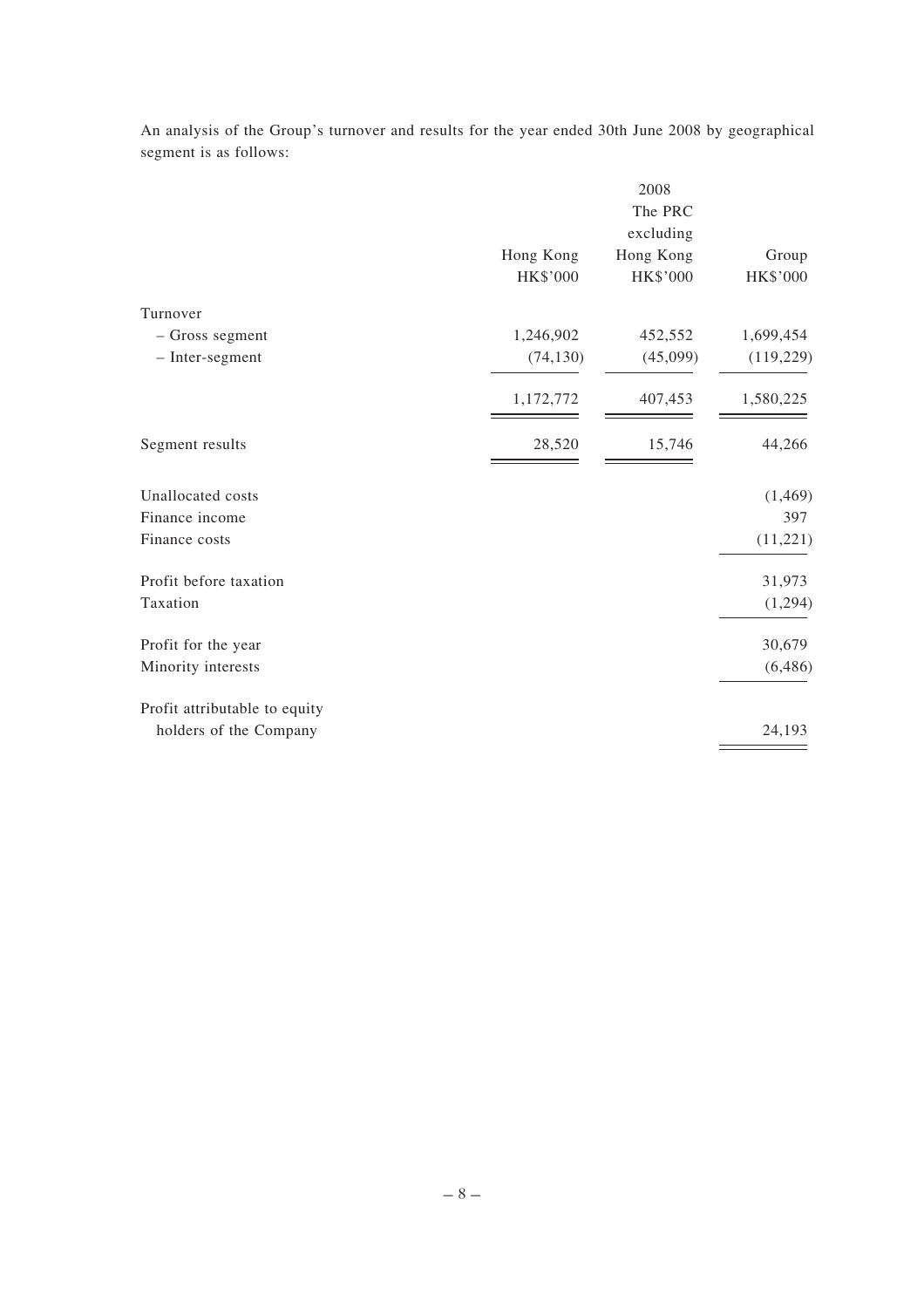The segment assets and liabilities at 30th June 2008 and other segment information for the year ended are as follows:

|                                                     |                 | 2008      |                 |
|-----------------------------------------------------|-----------------|-----------|-----------------|
|                                                     |                 | The PRC   |                 |
|                                                     |                 | excluding |                 |
|                                                     | Hong Kong       | Hong Kong | Group           |
|                                                     | <b>HK\$'000</b> | HK\$'000  | <b>HK\$'000</b> |
| Segment assets                                      | 419,174         | 334,763   | 753,937         |
| Unallocated assets                                  |                 |           | 10,494          |
| Total assets                                        |                 |           | 764,431         |
| Segment liabilities                                 | 85,152          | 40,974    | 126,126         |
| <b>Borrowings</b>                                   |                 |           | 213,986         |
| Other unallocated liabilities                       |                 |           | 6,215           |
| Total liabilities                                   |                 |           | 346,327         |
| Other information:                                  |                 |           |                 |
| Capital expenditure                                 | 9,114           | 4,013     | 13,127          |
| Depreciation of property, plant and equipment       | 4,728           | 10,538    | 15,266          |
| Amortisation of leasehold land and land use rights  | 228             | 186       | 414             |
| Amortisation of intangible assets                   | 800             |           | 800             |
| Provision for impairment of receivables             | 899             | 50        | 949             |
| (Reversal of provision)/provision for impairment    |                 |           |                 |
| of inventories                                      | (1,011)         | 2,055     | 1,044           |
| Unrealised loss on derivative financial instruments | 50              |           | 50              |

Turnover and segment results are presented based on the operating locations of group companies. Unallocated costs mainly represent corporate expenses.

All the Group's turnover and operating results are attributable to the manufacturing and trading of plastic products and accordingly no analysis of the Group's turnover and contribution to operating results by business segment is provided.

Segment assets consist primarily of property, plant and equipment, leasehold land and land use rights, investment properties, intangible assets, inventories, deposits, trade and other receivables, derivatives financial instruments and cash and cash equivalents. Unallocated assets mainly comprise tax recoverable, deferred taxation and available-for-sale financial assets.

Segment liabilities comprise operating liabilities. Unallocated liabilities mainly comprise tax payable, deferred taxation and other corporate liabilities.

Capital expenditure comprises additions to property, plant and equipment, leasehold land and land use rights, and intangible assets.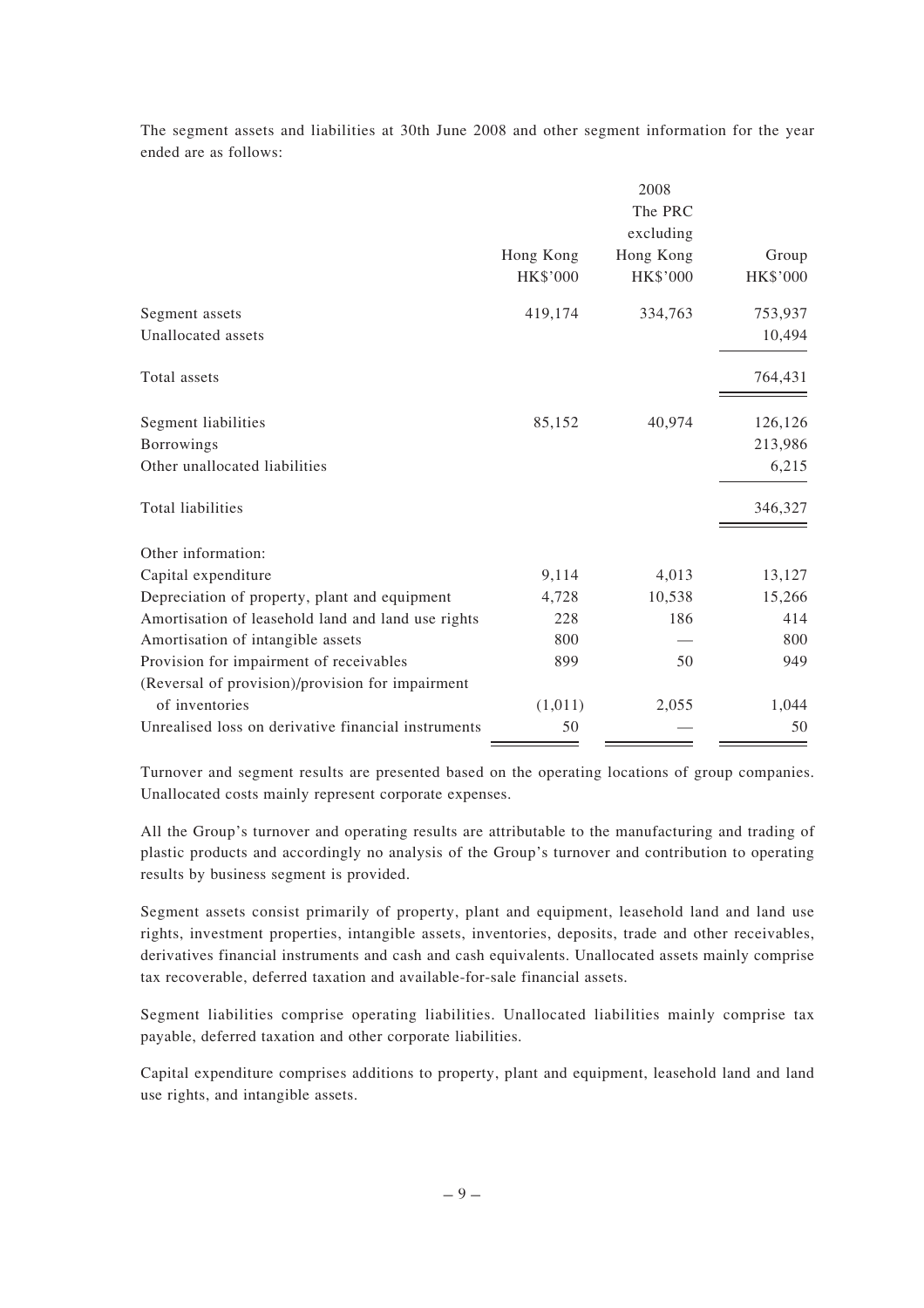#### 3. **Other income**

|               | 2009<br><b>HK\$'000</b> | 2008<br>HK\$'000 |
|---------------|-------------------------|------------------|
| Rental income | 2,927                   | 2,899            |

Outgoings in respect of investment properties amounted to approximately HK\$189,000 (2008: HK\$307,000).

### 4. **Other (losses)/gains, net**

|                                                           | 2009            | 2008     |
|-----------------------------------------------------------|-----------------|----------|
|                                                           | <b>HK\$'000</b> | HK\$'000 |
| Fair value gains on investment properties                 | 710             | 8,477    |
| Derivative financial instruments                          |                 |          |
| - forward foreign exchange contracts and interest rate    |                 |          |
| swap contracts held for trading                           |                 |          |
| - unrealised                                              | (4,802)         | (50)     |
| – realised                                                | 851             | 2,382    |
| Net exchange gains                                        | 669             | 3,260    |
| Loss on liquidation of a subsidiary                       | (419)           |          |
| Impairment of available-for-sale financial assets         | (1,150)         |          |
| Gain on disposal of an investment property                |                 | 443      |
| Gain on disposal of a business (note)                     |                 | 13,235   |
| Impairment of receivables relating to a disposed business |                 | (729)    |
|                                                           | (4,141)         | 27,018   |

#### Note:

During the year ended 30th June 2008, the Group disposed of certain assets of a subsidiary representing a business of the Group, to certain third parties at a consideration of HK\$43,112,000. Consequently a gain on disposal of a business amounting to HK\$13,235,000 was recorded for the year.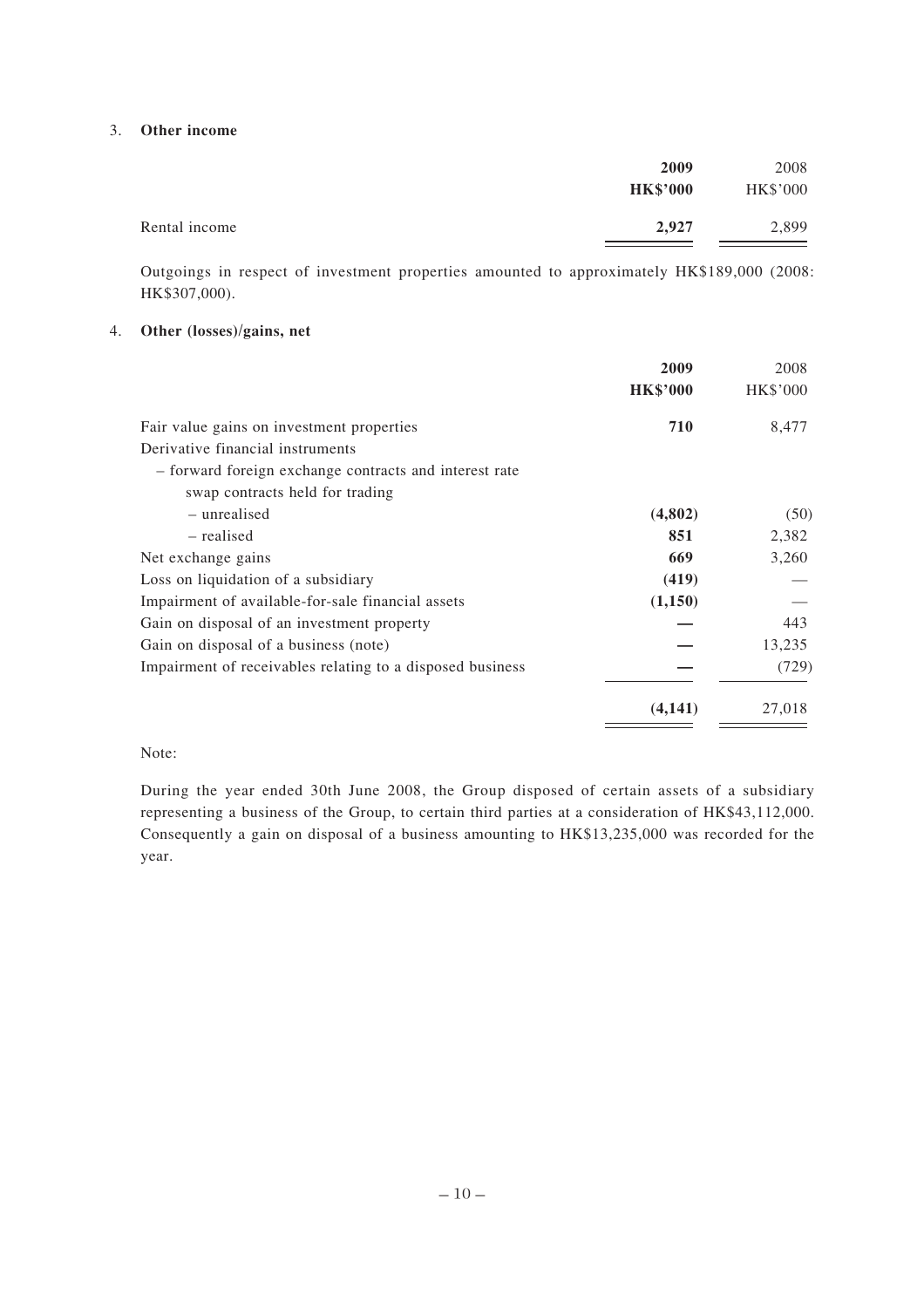# 5. **Expenses by Nature**

|    |                                                                      | 2009            | 2008            |
|----|----------------------------------------------------------------------|-----------------|-----------------|
|    |                                                                      | <b>HK\$'000</b> | HK\$'000        |
|    | Cost of inventories sold excluding manufacturing costs               | 959,425         | 1,370,041       |
|    | Amortisation of leasehold land and land use rights                   | 448             | 414             |
|    | Amortisation of intangible assets                                    | 800             | 800             |
|    | Auditor's remuneration                                               | 1,585           | 1,573           |
|    | Depreciation:                                                        |                 |                 |
|    | - Owned property, plant and equipment                                | 10,677          | 12,815          |
|    | - Property, plant and equipment under finance leases                 | 2,451           | 2,451           |
|    | Provision for impairment of trade receivables                        | 874             | 220             |
|    | Provision for impairment of inventories                              | 3,036           | 1,044           |
|    | (Gain)/loss on disposal of property, plant and equipment             | (122)           | 34              |
|    | Employee benefit expenses, including directors' emoluments           | 67,285          | 83,080          |
|    | Operating lease rentals in respect of land and buildings             | 10,509          | 8,730           |
|    | Repairs and maintenance expenses                                     | 4,013           | 4,726           |
|    | Transportation and packaging expenses                                | 17,370          | 22,360          |
|    | Travelling and office expenses                                       | 11,830          | 13,573          |
|    | Utility expenses                                                     | 10,766          | 13,965          |
|    | Other expenses                                                       | 33,023          | 31,519          |
|    | Total costs of sales, distribution costs and administrative expenses | 1,133,970       | 1,567,345       |
|    | Representing:                                                        |                 |                 |
|    | Cost of sales                                                        | 1,019,313       | 1,440,476       |
|    | Distribution costs                                                   | 35,487          | 42,584          |
|    | Administrative expenses                                              | 79,170          | 84,285          |
|    |                                                                      | 1,133,970       | 1,567,345       |
| 6. | Finance income and costs                                             |                 |                 |
|    |                                                                      | 2009            | 2008            |
|    |                                                                      | <b>HK\$'000</b> | <b>HK\$'000</b> |
|    | Finance income:                                                      |                 |                 |
|    | - Interest income from bank deposits                                 | <b>230</b>      | 397             |
|    |                                                                      |                 |                 |
|    | Finance costs:                                                       |                 |                 |
|    | - Interest on bank borrowings wholly repayable within five years     | (7, 343)        | (10, 812)       |
|    | - Interest element of finance leases                                 | (129)           | (409)           |
|    |                                                                      | (7, 472)        | (11,221)        |
|    | Finance costs – net                                                  | (7, 242)        | (10, 824)       |
|    |                                                                      |                 |                 |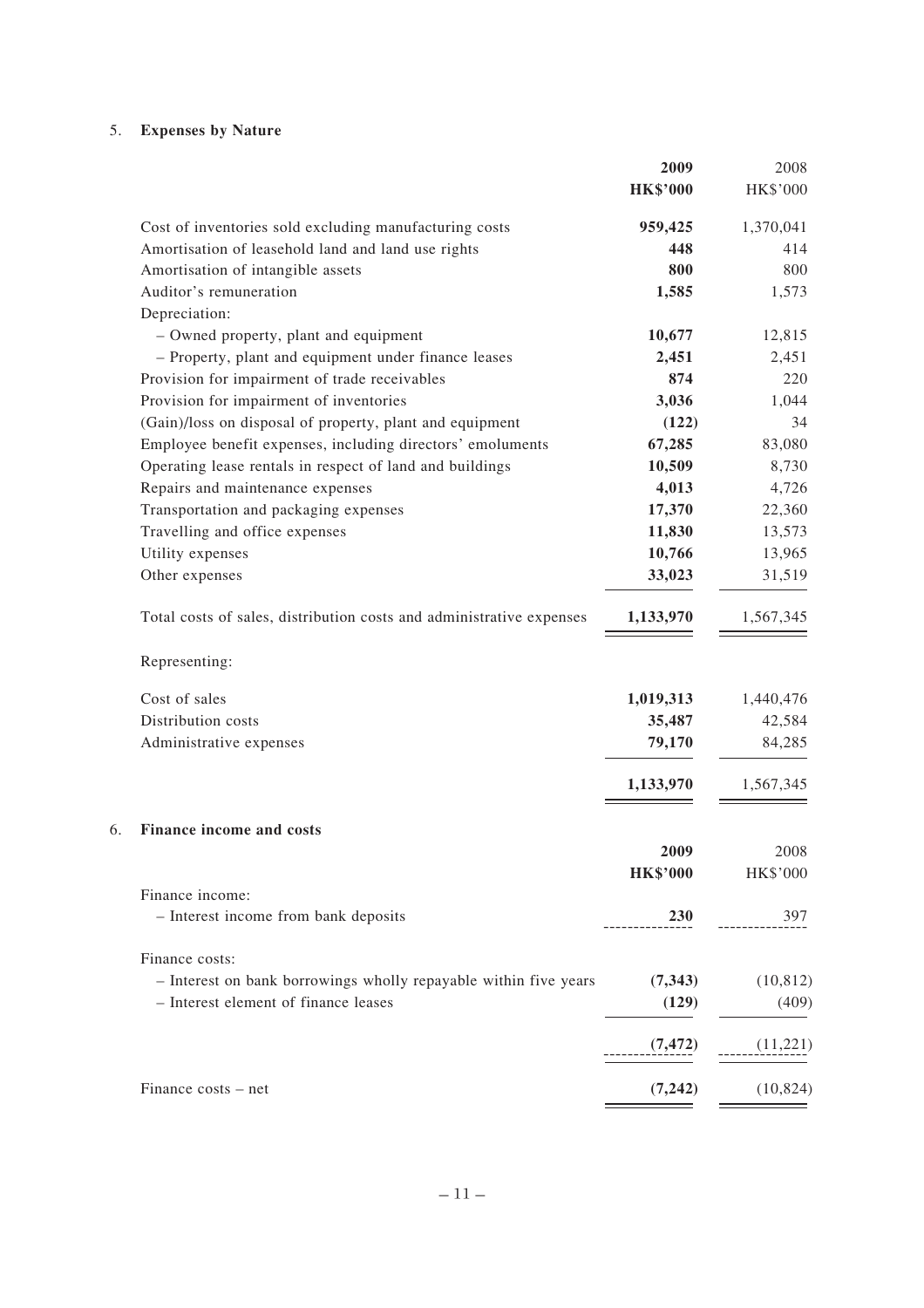### 7. **Taxation**

Hong Kong profits tax has been provided for at the rate of 16.5% (2008: 16.5%) on the estimated assessable profit for the year. Taxation on the Group's subsidiaries established and operate in the PRC has been calculated at the rates of taxation as applicable to the relevant subsidiaries.

The amount of taxation charged to the consolidated income statement represents:

| 2009            | 2008     |
|-----------------|----------|
| <b>HK\$'000</b> | HK\$'000 |
|                 |          |
| 2,966           | 3,216    |
| 4,084           | 5,267    |
| 127             | (1, 435) |
| 7,177           | 7,048    |
| (1,293)         | (5,754)  |
| 5,884           | 1,294    |
|                 |          |
| 2009            | 2008     |
| <b>HK\$'000</b> | HK\$'000 |
|                 |          |
|                 | 3,692    |
|                 |          |
|                 | 3,692    |
|                 | 7,384    |
|                 |          |

Note:

8. **Dividends**

At a meeting held on 25th September 2009, the Directors resolved not to declare any final dividend for the year ended 30th June 2009 (2008: HK1.0 cent per share, totalling HK\$3,692,000).

At a meeting held on 3rd October 2008, the Directors proposed a final dividend of HK1.0 cent per ordinary share. This proposed dividend was not reflected as a dividend payable in the financial statements and had been reflected as an appropriation of retained earnings for the year ended 30th June 2009.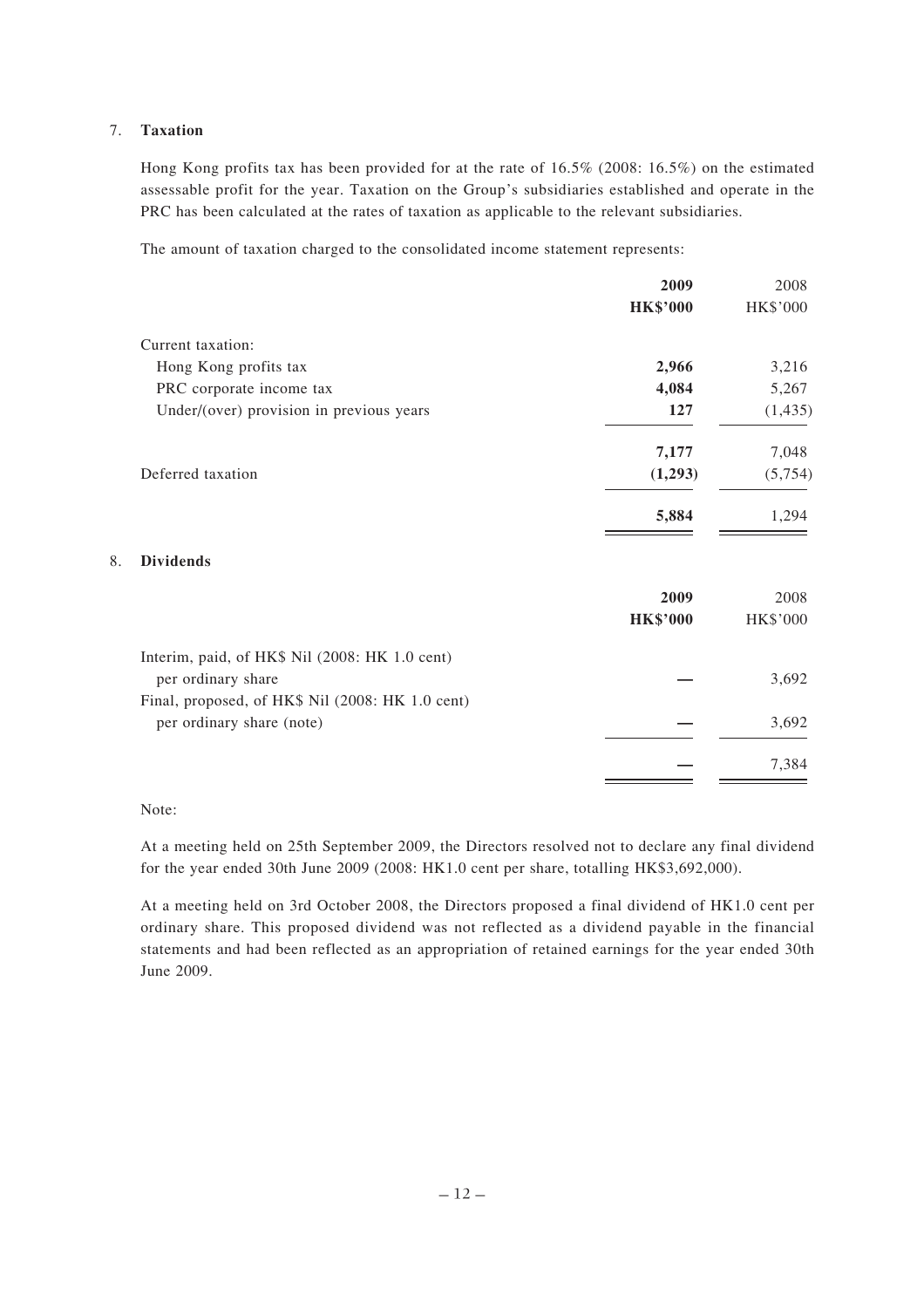#### 9. **(Loss)/Earnings per share**

#### **Basic**

Basic (loss)/earnings per share is calculated by dividing the (loss)/profit attributable to equity holders of the Company by the weighted average number of ordinary shares in issue during the year.

|                                                      | 2009        | 2008          |
|------------------------------------------------------|-------------|---------------|
| (Loss)/profit attributable to equity holders         |             |               |
| of the Company (HK\$'000)                            | (20, 757)   | 24,193        |
| Weighted average number of ordinary shares in issue  | 369,200,000 | 364, 343, 000 |
| Basic (loss)/earnings per share (HK cents per share) | (5.62)      | 6.64          |

#### **Diluted**

Diluted earnings per share is calculated by adjusting the weighted average number of ordinary shares outstanding to assume conversion of dilutive potential ordinary shares arising from the Company's share options. Dilutive (loss)/earnings per share for the years ended 30th June 2009 and 2008 equal basic (loss)/earnings per share as the exercise of the outstanding share options would be anti-dilutive.

#### 10. **Trade and bills receivables**

|                                               | 2009            | 2008            |
|-----------------------------------------------|-----------------|-----------------|
|                                               | <b>HK\$'000</b> | <b>HK\$'000</b> |
| Trade receivables                             | 156,766         | 271,369         |
| Less: provision for impairment of receivables | (3,617)         | (2,824)         |
|                                               | 153,149         | 268,545         |
| Bills receivable                              | 17,320          | 25,254          |
|                                               | 170,469         | 293,799         |

The majority of the Group's sales are with credit terms of 30 to 90 days. The remaining amounts are on letter of credit or documents against payment. The ageing analysis of trade receivables by invoice date is as follows:

|               | Group           |          |
|---------------|-----------------|----------|
|               | 2009            | 2008     |
|               | <b>HK\$'000</b> | HK\$'000 |
| Below 90 days | 137,474         | 241,097  |
| 91-180 days   | 8,542           | 19,650   |
| Over 180 days | 10,750          | 10,622   |
|               | 156,766         | 271,369  |

Bills receivable are mainly with maturity period of within 180 days.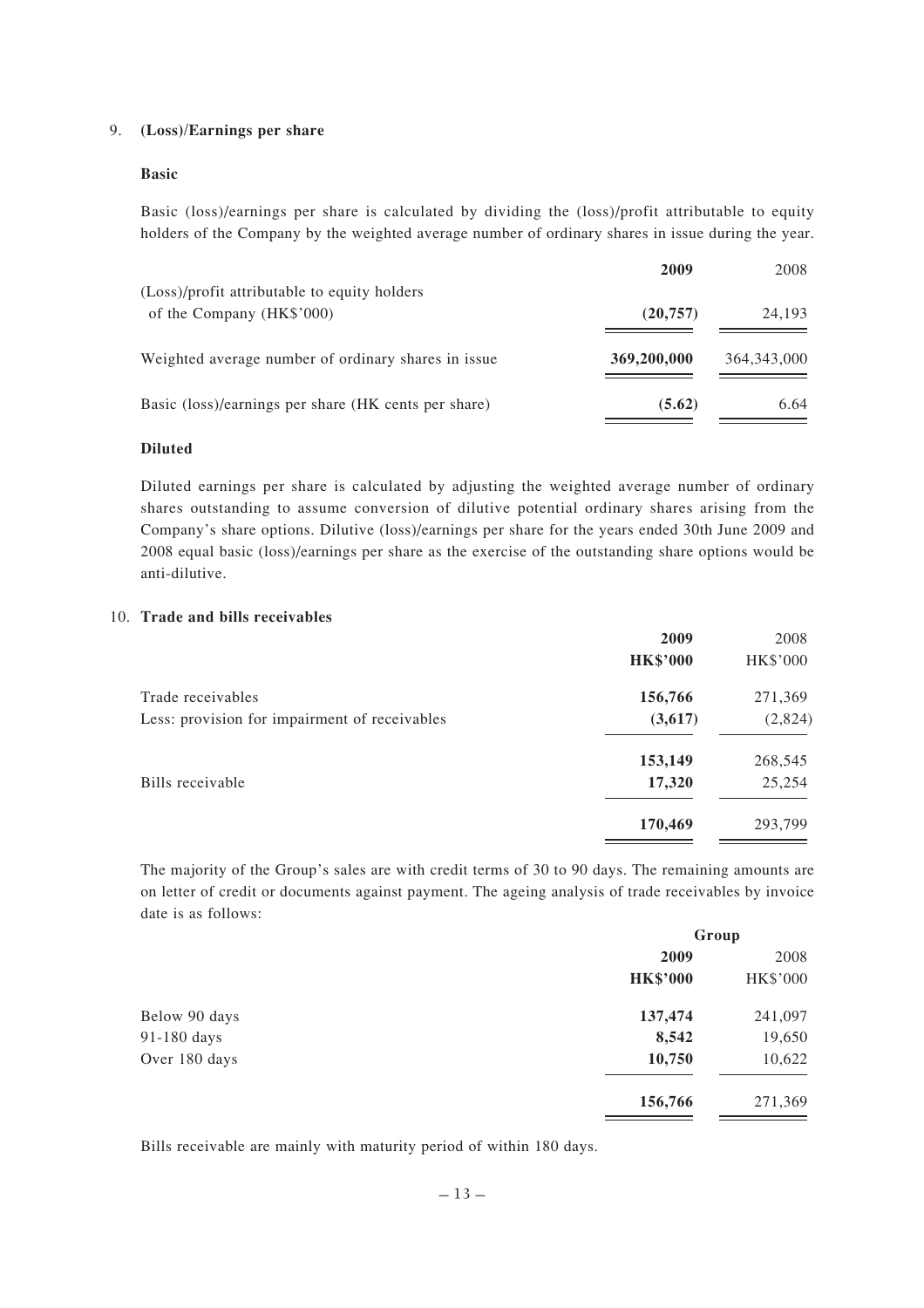A subsidiary of the Group transferred certain bills of exchange amounting to approximately HK\$2,515,000 (2008: HK\$10,563,000) with recourse in exchange for cash as at 30th June 2009. The transactions have been accounted for as collateralised bank advances.

#### 11. **Trade payables**

A majority of the suppliers are on open account. Certain suppliers grant credit period of 30 to 90 days to the Group.

The ageing analysis of the trade payables is as follows:

|               | Group           |          |
|---------------|-----------------|----------|
|               | 2009            | 2008     |
|               | <b>HK\$'000</b> | HK\$'000 |
| Below 90 days | 58,923          | 103,085  |
| 91-180 days   | 879             | 432      |
| Over 180 days | 4,160           | 690      |
|               | 63,962          | 104,207  |

#### 12. **Commitments**

#### (a) Capital commitments

At 30th June 2009, the Group had the following capital commitments for addition of property, plant and equipment:

|                                        | 2009<br><b>HK\$'000</b> | 2008<br>HK\$'000 |
|----------------------------------------|-------------------------|------------------|
| Authorised but not contracted for      |                         |                  |
| Contracted but not provided for (note) | 32,656                  | 7,236            |
|                                        | 32,656                  | 7,236            |

### Note:

In June 2009, the Group entered into an agreement to acquire certain properties in Hong Kong from an independent third party at a cash consideration of HK\$29,000,000. As at 30th June 2009, the unpaid amount totalling HK\$26,100,000 has been included in the above as capital commitment.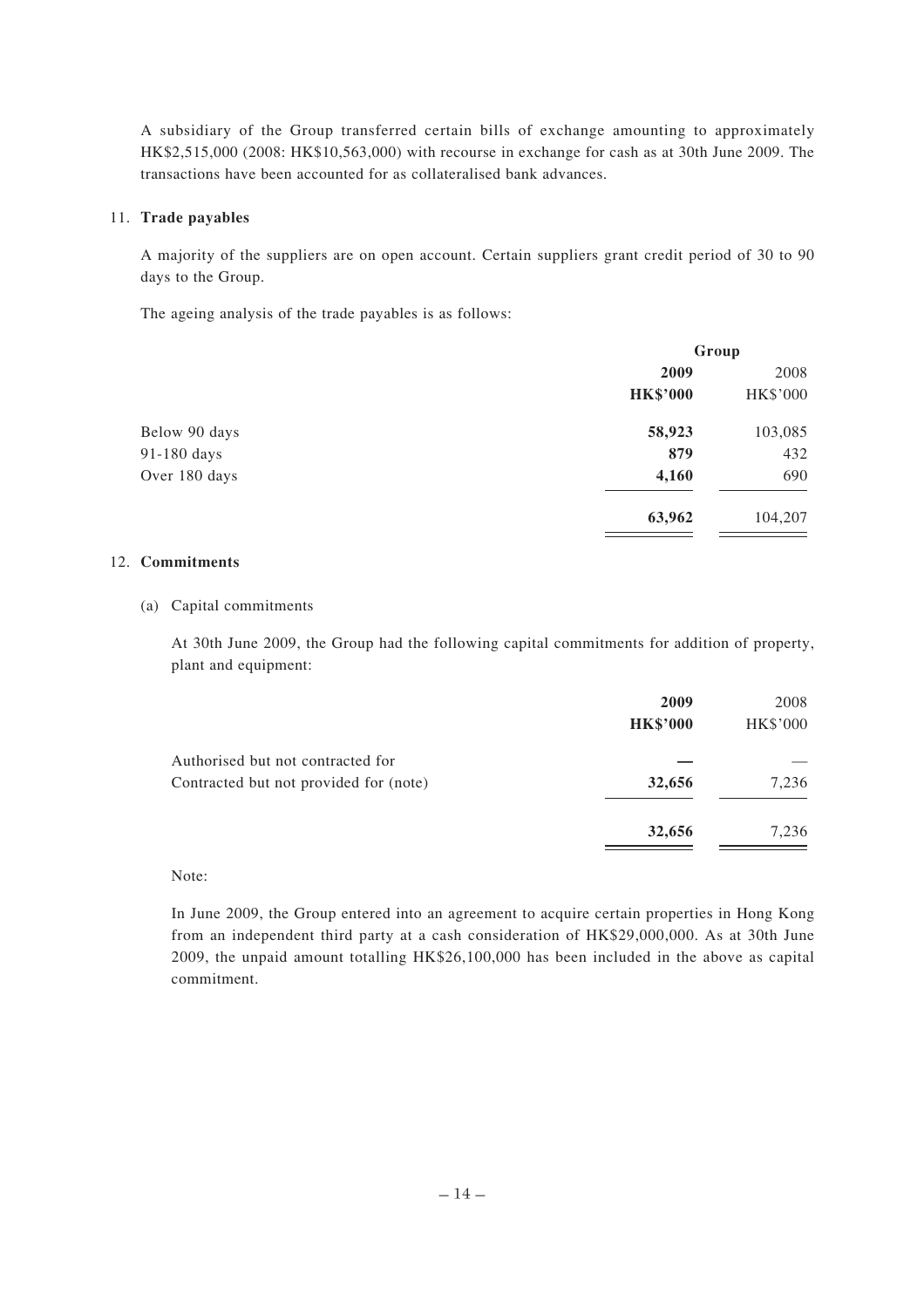(b) Commitment under operating leases

As at 30th June 2009, the Group had future aggregate minimum lease payments under noncancellable operating leases in respect of land and buildings as follows:

|                                                   | 2009            | 2008     |
|---------------------------------------------------|-----------------|----------|
|                                                   | <b>HK\$'000</b> | HK\$'000 |
| Not later than one year                           | 7,250           | 8,910    |
| Later than one year and not later than five years | 6,908           | 16,637   |
| Later than five years                             | 207             | 295      |
|                                                   | 14,365          | 25,842   |

# **DIVIDENDS**

The Directors have resolved not to declare any final dividend for the year ended 30th June 2009.

## **CLOSURE OF REGISTER OF MEMBERS**

The Register of Members of the Company will be closed from Friday, 20th November 2009 to Wednesday, 25th November 2009 (both dates inclusive) during which period no transfer of shares will be registered. In order to determine the entitlement to attend and vote at the forthcoming Annual General Meeting, all properly completed transfer forms accompanied by the relevant share certificates must be lodged with the Company's branch share registrar in Hong Kong, Union Registrars Limited, 18/F, Fook Lee Commercial Centre, Town Place, 33 Lockhart Road, Wanchai, Hong Kong not later than 4:00 p.m. on Thursday, 19th November 2009.

### **BUSINESS REVIEW**

In the year under review, the Group's turnover reached HK\$1,129,930,000 (2008: HK\$1,580,225,000). Loss attributable to equity holders amounted to HK\$20,757,000 (2008: profit of HK\$24,193,000). Basic loss per share was HK5.62 cents (2008: basic earnings per share of HK6.64 cents). To retain capital for future development or operational use, the Board did not recommend the payment of a final dividend.

Last year, the global financial turmoil caused a heavy blow to the US and European economies, and Mainland China and Hong Kong were also affected. Industries were dived into recession and demand for consumer products dropped, and the plastic industry suffered as a result. However, as the business environment gradually improved in the second half year and with the effective policies of the Group, performance of the Group in the second half year was better than in the first half year with loss reduced to HK\$20,757,000. The stringent cost control measures implemented during the year and the stabilised material prices in the second half year, leading to the gross profit margin of the Group for the year being improved from 9% last year to close to 10%.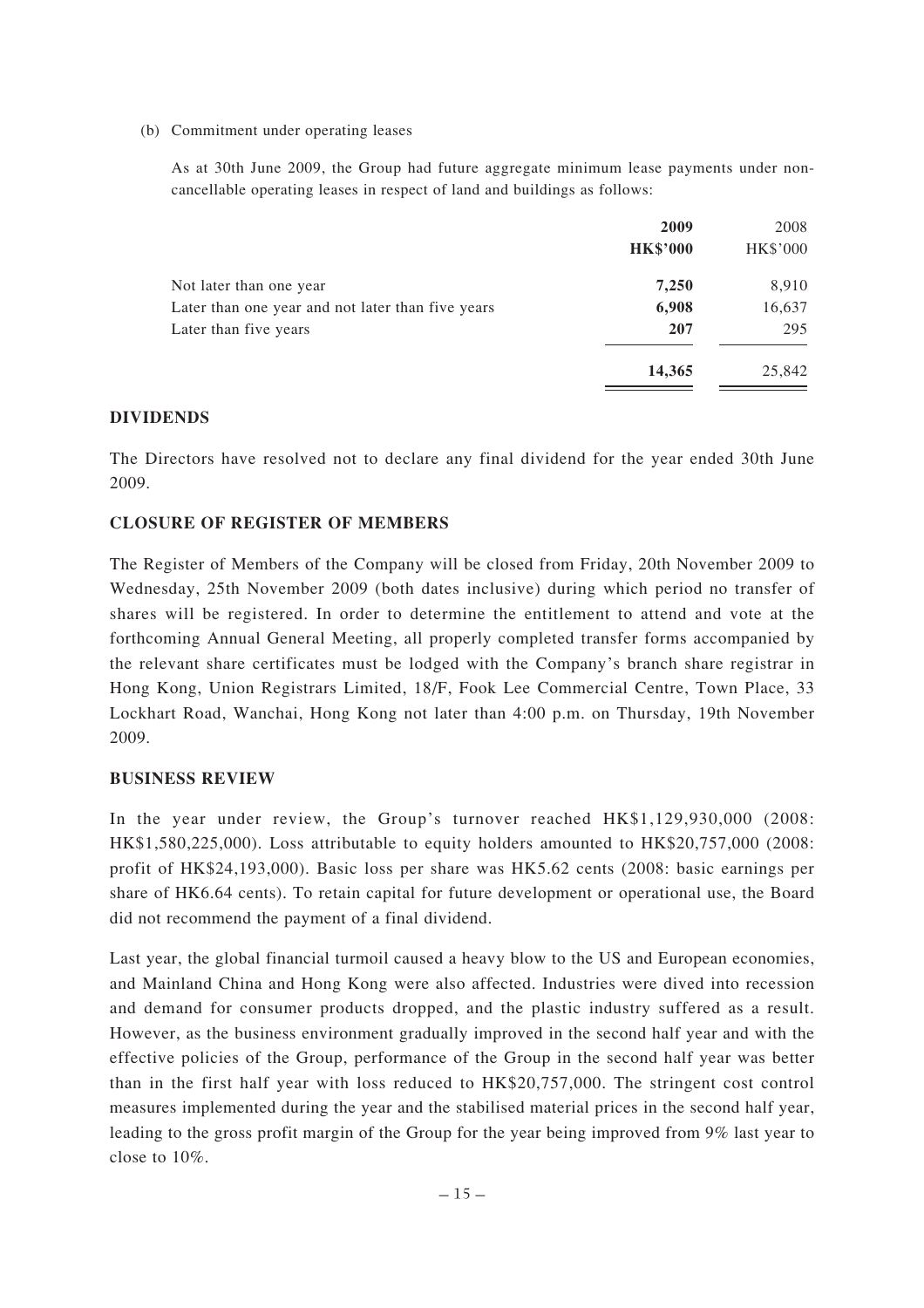During the year, our cost control measures harvested. Distribution costs decreased by 17% against last year and employee benefit expenses through natural attrition were reduced by approximately 19%. Furthermore, through strict inventory and purchasing control the Group managed to trim inventory by 23% maintaining it at a healthy level. Reducing inventory also helped overall cost control. During the year, the Group also stepped up efforts in collection of receivables, thus trade and bills receivables declined by 42%. And with interest rate, inventory and borrowings lowered, the interest expense of the Group came down by 33% against last year and the Group's gearing ratio accordingly lowered.

During the year, engineering plastics business reported the most satisfactory performance among the business operations of the Group. Profit before taxation of the business increased by 27% year-on-year to approximately HK\$15,476,000. Gross profit margin also grew to over 20%. The notable improvement in profitability was mainly attributable to the drop in raw material price and the Group's efforts to strengthen its Product Development division over the years which has enhanced its capability to produce tailor-made products. With these capabilities, the Group was able to develop and sell over 70 new higher margin products during the year including plastics with specific functions for manufacturing kitchenware and toys. Thus, although a drop in turnover of 21% was recorded, the business was still able to contribute profit to the Group.

The global financial crisis seriously dammed international trade and global consumption power and export and import activities worldwide. The Group's plastics trading business was also affected. Although the Group adopted prudent inventory strategy to reduce the impact of fluctuation in raw material prices on its business, the number of orders received by its Hong Kong business serving mainly export customers decreased. This resulted in a marked 28% drop in turnover from trading for the year, and together with the slight drop of  $1\%$  in gross profit margin, plastics trading business incurred loss.

Also affected by decreased orders for export, colorant and compounded plastic resin business reported a 27% drop in turnover. However, the Group has started to manufacture high valueadded plastic products such as those for the manufacturing of digital electronic products and food packaging in recent years. This together with the drop in raw material prices led to a 3% gain in gross profit margin despite the adverse market environment.

During the year, the Group relocated certain processing production lines in Dongguan to its Taipo plant in Hong Kong. The move is not only conducive to the long-term development of the Group, but has also allowed the Group to enjoy the 6.5% custom tariff benefit under The Mainland and Hong Kong Closer Economic Partnership Arrangement ("CEPA"), helping it save cost and enhance competitiveness.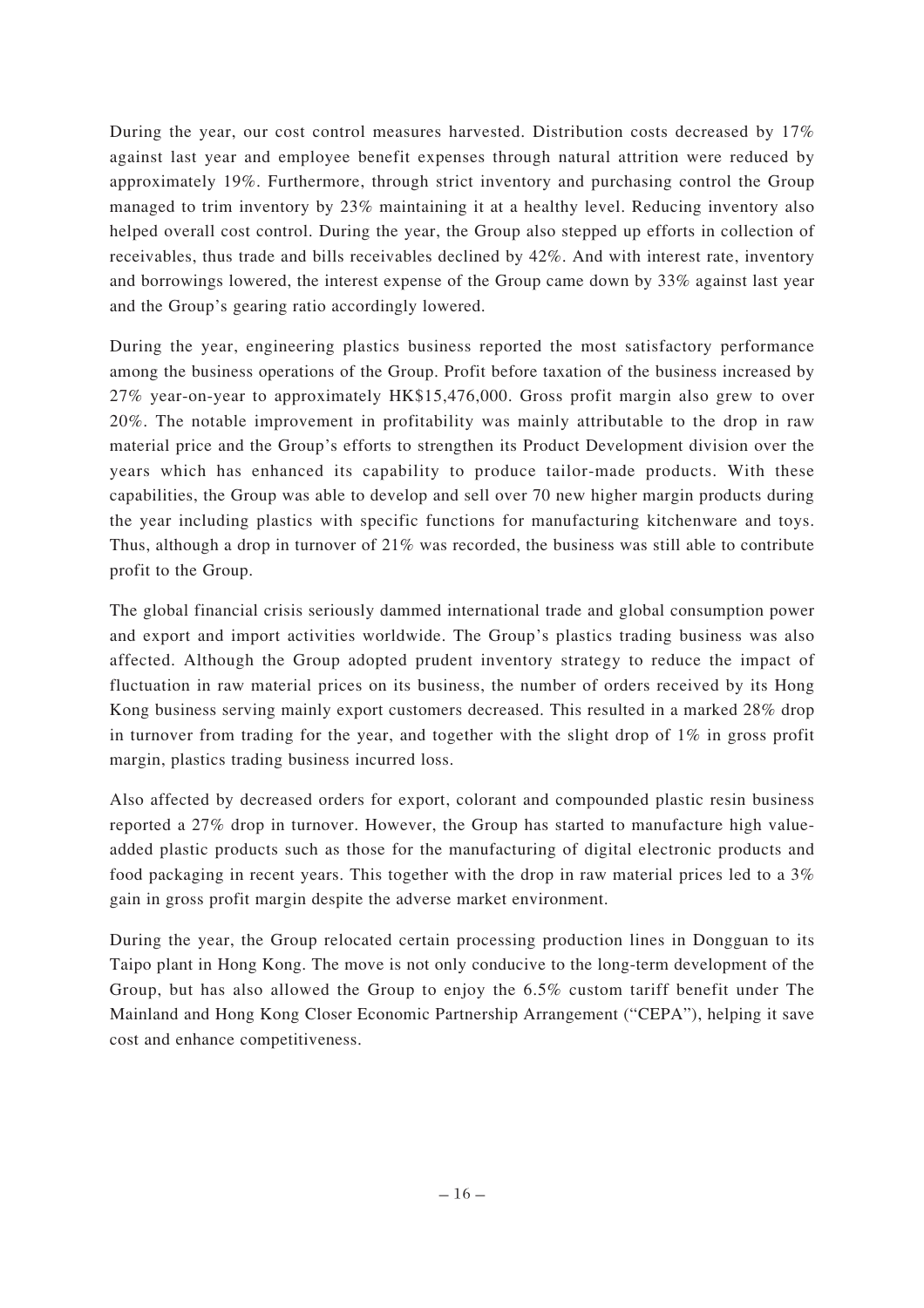## **PROSPECTS**

Looking ahead to 2010, with the market showing signs of recovery recently, the Group believes the worst of the global financial crisis has retreated. The management expects material prices to stabilise which will enable the Group to maintain the overall gross profit margin of its business. The Group is thus cautiously optimistic about its prospects.

With the support of its staff, the Group will uphold the fundamental principle of diversifying income streams and controlling costs. It will optimise the production processes of its plants so as to create a solid foundation catering for long-term growth of its business. In the future, the Group will continue to implement cost control measures and review the credit policy of receivables regularly to minimise operating cost and risk. In addition, the Group has postponed its plan to the construction of the engineering plastics plant in Shanghai until the market improves to allow for reduction of capital expenditure and better control on cash flow. Regarding taxation, the Group will continue to examine the production processes in Mainland China and Hong Kong to realise maximum cost effectiveness as permitted by CEPA. Moreover, it will complete the purchase of the Taipo plant in Hong Kong in the fourth quarter of this year, which expects to lead to reduction in rental expenses in the future. The Group expects the capital expenditure for the new plant mentioned is approximately HK\$9,000,000.

The Group will continue to actively develop new products and markets to widen its income streams. It will also monitor closely the order trend in the traditional peak season in 2010 to facilitate adjustment of business strategy flexibly and match the market needs. For the engineering plastics business of higher profit margin, the Group has been developing plastic products for manufacturing digital electronic products and kitchen wares with the hope of grooming major steady income sources. Apart from enriching its product mix, the Group has been active in exploring new markets. In the coming year, it will grasp enormous opportunities in Northern China and expand plastics trading business to the Tianjin and nearby market with the aim of enlarging its share in the China market and broadening income source.

The management, with many years of experience in the plastic industry, will navigate the Group in overcoming the challenges in the overall operating environment and capturing every opportunity for the Group to ensure steady development of its business.

I, on behalf of the Board, would like to take this opportunity to express my gratitude to the Group's customers, suppliers and shareholders for their unfailing support, my fellow directors, executives and staff for their hard work in the past year. The Group will, as always, with prudence used its best endeavour to strive for its long-term development and the best interest of the shareholders aiming at attaining more promising results in the coming year.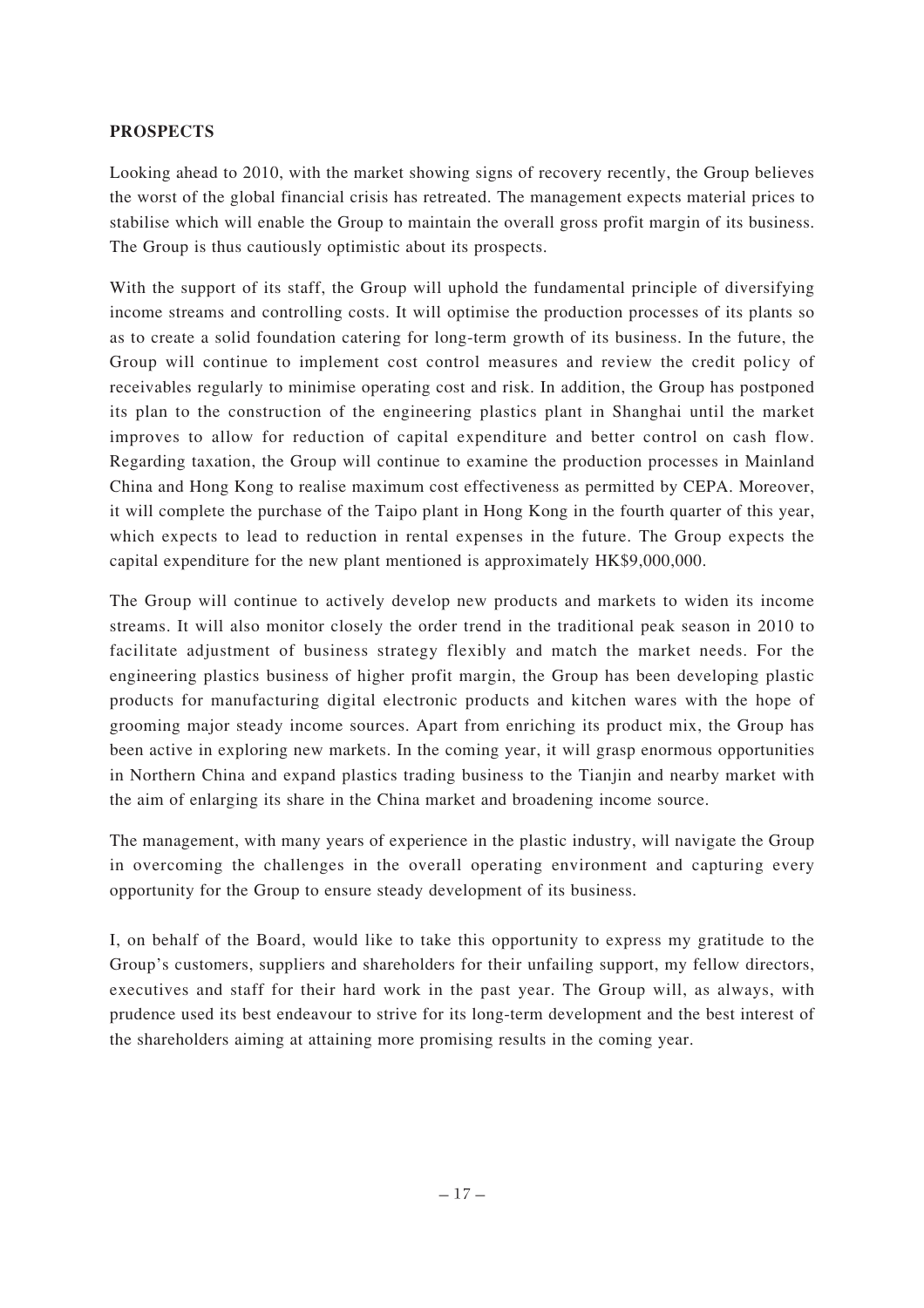## **LIQUIDITY AND FINANCIAL RESOURCES**

The Group generally finances its operations with internally generated cashflow and banking facilities provided by its principal bankers. As at 30th June 2009, the Group has available aggregate banking facilities of approximately HK\$338,255,000, of which approximately HK\$99,196,000 have been utilised and were secured by corporate guarantees issued by the Company and legal charges on certain leasehold land and buildings and investment properties in the PRC and Hong Kong owned by the Group. The Group's cash and bank balances as at 30th June 2009 amounted to approximately HK\$90,652,000. The Group's gearing ratio as at 30th June 2009 was approximately 27%, based on the total bank borrowings of approximately HK\$98,971,000, together with obligations under finance leases of approximately HK\$2,740,000 and the shareholders' funds of approximately HK\$376,875,000.

### **FOREIGN EXCHANGE RISK**

The Group's borrowings and cash balances are primarily denominated in Hong Kong dollars, Renminbi and US dollars. The Group's purchases were principally denominated in US dollars. The Group closely monitors currency fluctuations and manages its exchange risk by entering into forward exchange contracts from time to time.

At 30th June 2009, the Group had outstanding commitments in respect of forward contracts in order to manage the Group's exposure in foreign currencies from its operations as follows:

|                                | 2009            | 2008      |
|--------------------------------|-----------------|-----------|
|                                | <b>HK\$'000</b> | HK\$'000  |
| Sell HK dollars for US dollars | 1,107,600       | 1,165,400 |
| Sell US dollars for HK dollars | 195,000         | 405,600   |

### **EMPLOYEE INFORMATION**

As at 30th June 2009, the Group had approximately 670 full-time employees. The Group's emolument policies are formulated on the performance of individual employees and are reviewed annually. The Group has an incentive scheme which is geared to the profit of the Group and the performance of its employees, as an incentive to motivate its employees to increase their contribution to the Group. The Group also provides social or medical insurance coverage, and provident fund scheme (as the case may be) to its employees depending on the location of such employees.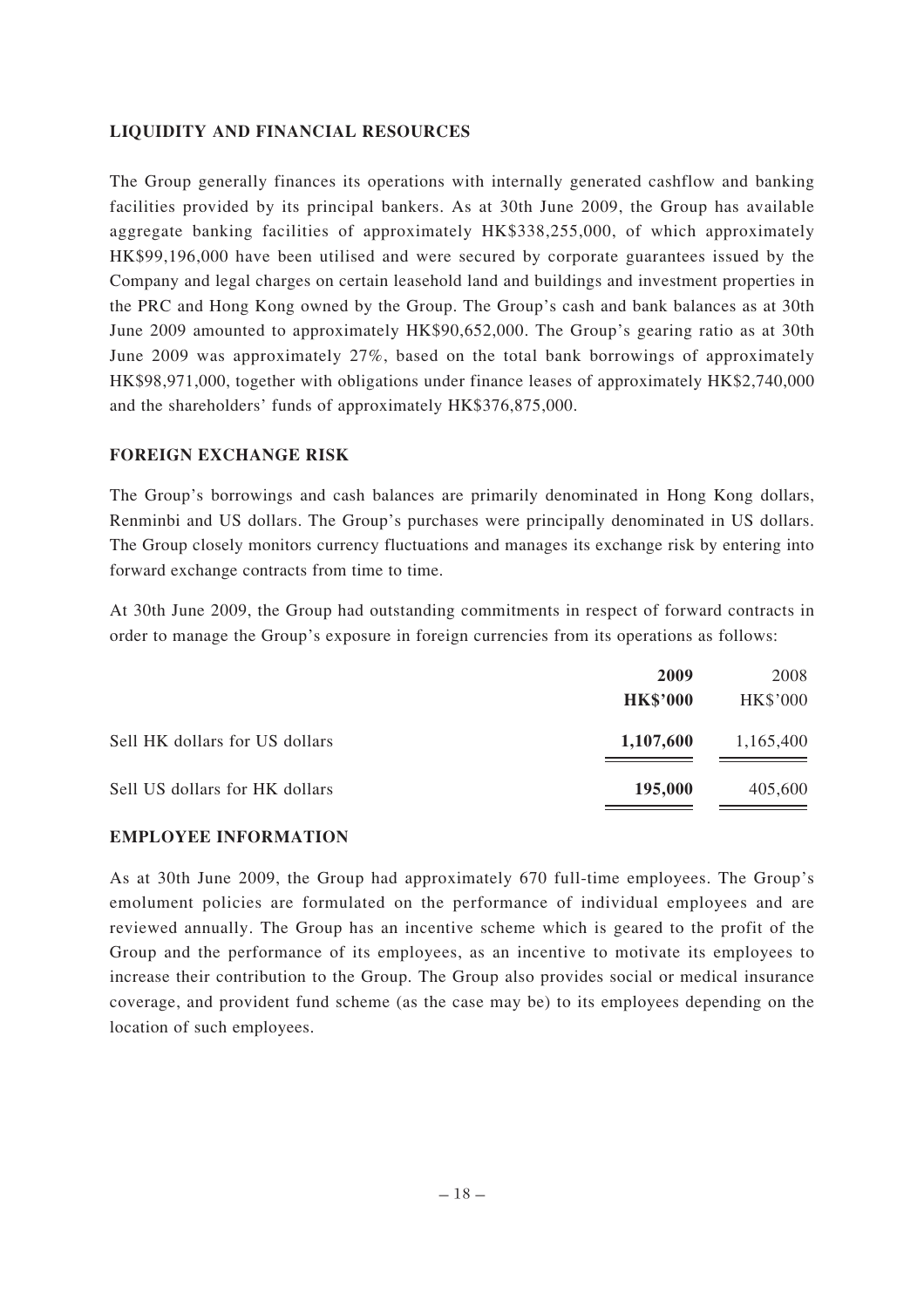# **PURCHASE, SALE AND REDEMPTION OF THE COMPANY'S LISTED SECURITIES**

The Company has not redeemed any of its shares during the year. Neither the Company nor any of its subsidiaries has purchased or sold any of the Company's listed securities during the year.

# **COMPLIANCE WITH THE MODEL CODE FOR SECURITIES TRANSACTIONS BY DIRECTORS**

The Company has adopted a code of conduct regarding Directors' securities transactions on terms no less exacting than the required standard set out in the Model Code set out in Appendix 10 to the Rules Governing the Listing of Securities ("the Listing Rules") on The Stock Exchange of Hong Kong Limited ("HKSE"). Having made specific enquiry to all Directors of the Company, all Directors have confirmed that they had complied with the required standard set out in the Model Code and the Company's code of conduct regarding Directors' securities transactions during the period.

# **CORPORATE GOVERNANCE PRACTICE**

The Company is committed to the establishment of good corporate governance practices and procedures which serve as an important element of risk management throughout the growth and expansion of the Company. The Company emphasizes on maintaining and carrying out sound, solid and effective corporate governance principles and structures.

The Company has complied with the applicable code provisions of the Code on Corporate Governance Practices (the "Code") as set out in Appendix 14 of the Listing Rules throughout year ended 30th June 2009, except for deviation of the code provisions A.2.1 and A.4.1 of the Code as mentioned below.

According to the code provision A.2.1, the roles of chairman and chief executive officer should be separate and should not be performed by the same individual. Up to the date of this annual report, the Board has not appointed an individual to the post of chief executive officer. The roles of the chief executive officer have been performed collectively by all the executive directors, including the chairman, of the Company. The Board considers that this arrangement allows contributions from all executive directors with different expertise and is beneficial to the continuity of the Company's policies and strategies. Going forward, the Board will periodically review the effectiveness of this arrangement and considers appointing an individual to chief executive officer when it thinks appropriate.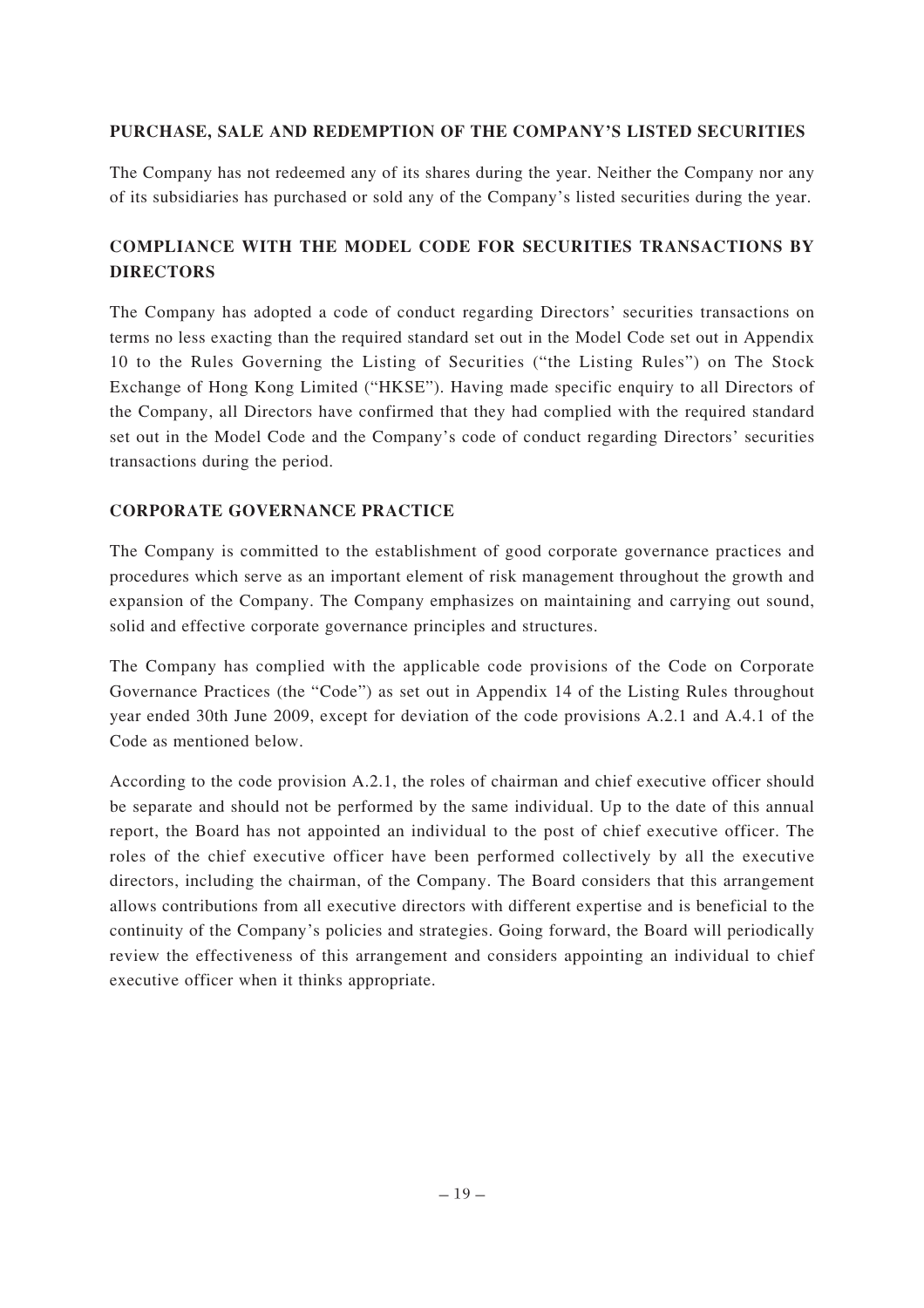Code Provision A.4.1 stipulates that non-executive directors should be appointed for a specific term, subject to carry out on re-election. The Company's independent non-executive directors were not appointed for a specific term but is subject to retirement by rotation and re-election at the annual general meeting of the Company in accordance with the Company's bye-laws.

For the purpose of further enhancing the internal control systems, the Company has engaged an external consultant to carry out an on-going project to conduct independent internal review and to evaluate major operations of the Group. During the year, the Board has reviewed the effectiveness of the internal control system of the Company and its subsidiaries with no material issues noted.

# **AUDIT COMMITTEE**

The Audit Committee provides an important link between the Board of Directors and the Company's auditor in matters coming within the scope of the group audit. It also reviews the effectiveness of the external audit and of internal controls and risk evaluation. The Audit Committee comprises three Independent Non-executive Directors, namely Mr HO Wai Chi, Paul, Mr CHAN Dit Lung and Mr CHING Yu Lung. The Audit Committee has reviewed with management the accounting principles and practices adopted by the Group and discussed internal controls and financial reporting matters including a review of the annual financial statements for the year ended 30th June 2009 with the Directors.

# **REMUNERATION COMMITTEE**

The Company has formulated written terms of reference for the Remuneration Committee which stated clearly its authorities and duties in accordance with the requirements of HKSE. The remuneration committee consists of three independent non-executive directors, namely Mr HO Wai Chi, Paul, Mr CHAN Dit Lung and Mr CHING Yu Lung and an executive director, Mr HUI Sai Chung.

The Remuneration Committee is responsible for ensuring formal and transparent procedures for developing remuneration policies and overseeing the remuneration packages of the executive Directors and senior management. It takes into consideration on factors such as salaries paid by comparable companies, time commitment and responsibilities of Directors and senior management. The Remuneration Committee meets at least once a year to assess the performance and review the annual salaries and bonus of the senior executives. The remuneration committee held one meeting during the year ended 30th June 2009.